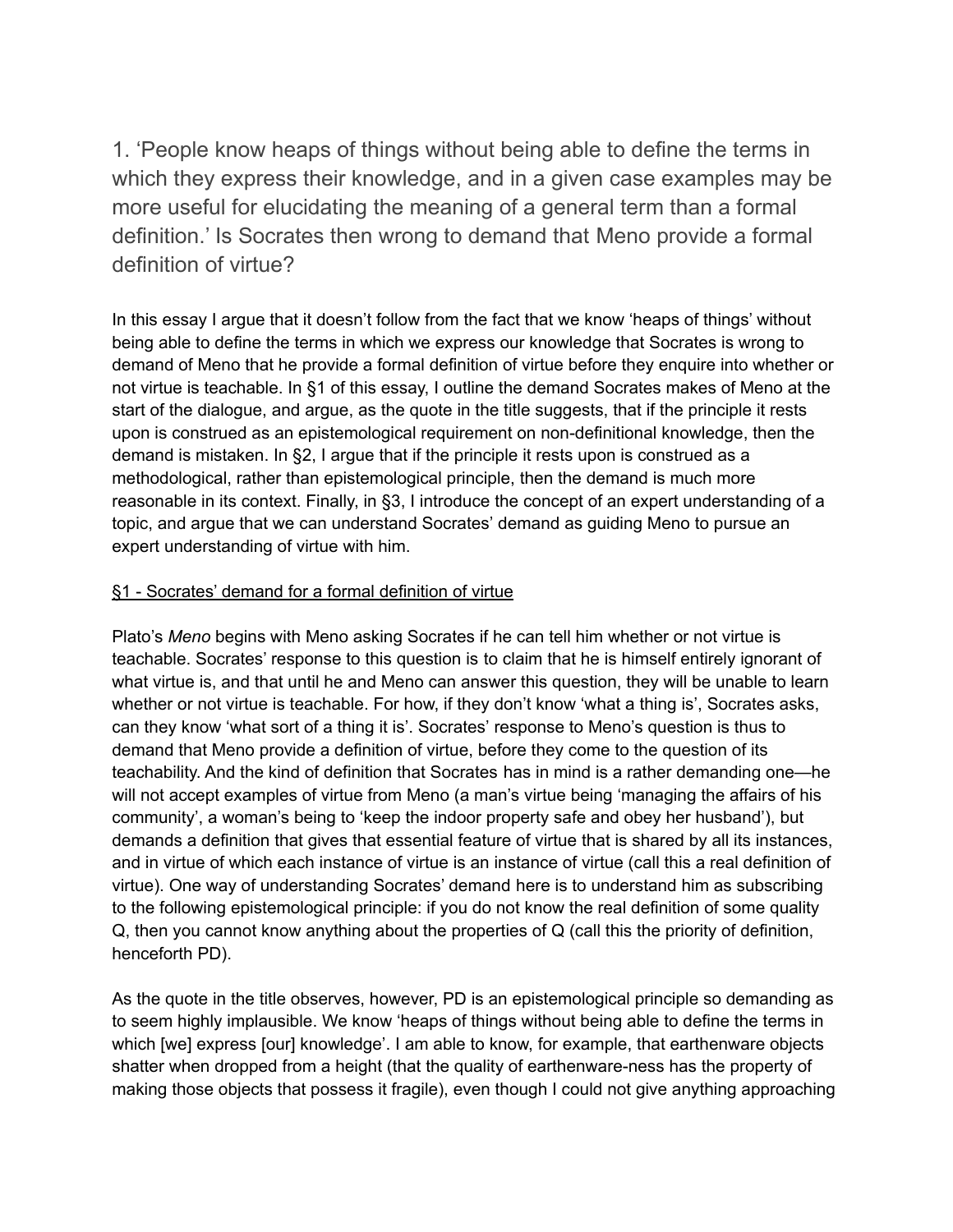a real definition of earthenware-ness. I am able to know this because I am familiar with examples of earthenware objects, familiar enough to know some of the properties they share. So everyday experience seems to tell against PD. We can know the properties of qualities without being able to give real definitions of those qualities. If this is so, however, it may seem that Socrates was mistaken in asking Meno to provide a definition of virtue before they attempted to answer the question of virtue's teachability. If PD is false, then no such definition is required to know whether virtue is teachable. They could have got to the answer Meno was seeking instead, for example, by considering examples of the virtuous, and seeing whether they were able to teach that quality to others (analogous to my considering examples of earthenware, and seeing whether they shatter when dropped).

#### §2 - Is the priority of definition an epistemological or methodological principle?

In what follows, however, I want to suggest two reasons why Socrates' demand for a real definition of virtue was more sensible than the above paragraph may make it seem. The first of these reasons is that even if PD is too strong as an epistemological principle, and rules out instances of knowledge (e.g., my knowledge about earthenware) that we want to hold on to as genuine cases of knowledge, PD might sometimes be a sensible methodological principle of enquiry. That is, even if knowledge of whether or not some quality is teachable doesn't *require* prior knowledge of the real definition of that quality, it might be that sometimes the most fruitful or most reliable way to obtain knowledge of the properties of a quality is via the real definition of that quality.

In particular, I want to suggest that when we want to know whether a particular quality has a particular property, but are unsure or lacking in examples of things with that quality, then going via the real definition of that quality might be a more reliable way of finding out whether it possesses that property. Why is this so? Because if we are unsure whether purported examples of, say, virtuous people really possess the quality of virtuousness, then using them to answer the question of virtue's teachability might very well lead us to have false beliefs about its teachability (if, for example, our purported examples of virtuous people weren't in fact virtuous, and so for that reason were unable to teach virtue). And there is textual evidence to support the claim that at the start of the *Meno*, Socrates believes himself to be in such a position with regards to examples of the virtuous. As noted above, he professes complete ignorance about virtue to Meno at 71a (he doesn't know 'anything at all' (*to parapan*) about virtue). Even if we take this to be a somewhat hyperbolic utterance, we might still take it as evidence that Socrates feels he is on uncertain territory on the subject of virtue, such that he would feel uncertain in his ability to identify exemplars of virtue reliably enough for this to be a good route to knowledge of whether or not virtue is teachable.

Moreover, it is significant that the property Meno wants to investigate with Socrates is teachability. For teachability is not the kind of property that we can readily attribute or withhold attributing to virtuousness by considering exemplars of virtue and their ability to pass on their excellence (even if we could reliably identify exemplars). For while finding an example of a virtuous person who was able to teach their virtue would tell us that virtue is teachable, finding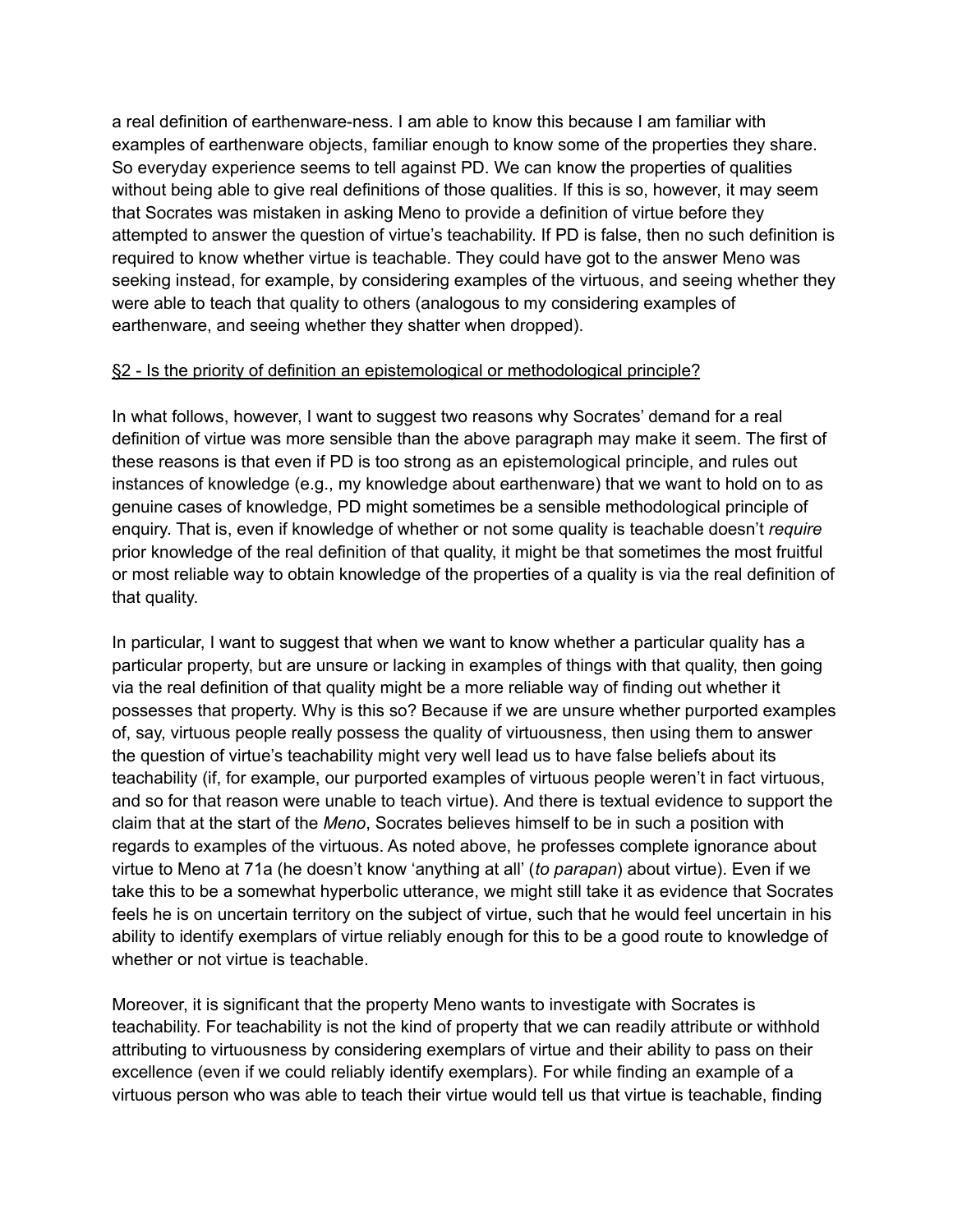that no exemplars of virtue were able to teach their virtue to others (as Socrates will go on to suggest is the case later in the text) could at best allow us to make an abductive case for the conclusion that virtue isn't teachable—all it shows by itself is that virtue is not, at present, taught. And given what Socrates will go on to say in the *Meno* about the nature of learning as recollection, this would be a weak abductive case, given the existence of the alternative hypothesis that the exemplars of virtue were unable to teach their excellence because they were attempting to teach in the orthodox manner, rather than the maieutic style that Socrates will suggest is the only real way to teach another. Given Socrates' professed lack of confidence in his knowledge of virtue, therefore, and the difficulty in identifying whether or not virtue is teachable by considering exemplars of virtue, his adoption of PD as a methodological principle at the start of the dialogue seems wholly sensible.

## §3 - The value of expert understanding

I want to suggest that there is a second reason that Socrates asks Meno for a definition of virtue at the start of the dialogue. And this second reason is that there is a valuable kind of knowledge that is best pursued (perhaps can only be pursued) via the kind of definition Socrates demands of Meno (i.e., a real definition of the object of enquiry). This valuable kind of knowledge is what we might call expert knowledge of a subject, the kind of deep, synoptic understanding of a topic that comes from understanding not just what is the case, but how and why things are the case. This expert understanding is a much more plausible candidate than everyday knowledge for something the possession of which requires you to be able to give a real definition of a concept. To continue with the example of virtue, we might expect the expert in virtue to be able to pick out the features of the virtuous that make them such, to be able to say, for any attribute, whether or not it may be correctly predicated of virtuousness, to be able to reliably make judgements about borderline cases between the virtuous and non-virtuous etc. These abilities, it seems plausible to suggest, someone could not have unless they had at their disposal a real definition of virtue.

Now as a defence of Socrates' demand for a real definition, this is incomplete unless we have reason to suppose that Socrates is interested in, or thinks it will be worthwhile for himself and Meno to pursue this kind of expert knowledge of the topic of virtue. After all, it is not an expert understanding of virtue that Meno comes to Socrates for, but simply an answer to the question of virtue's teachability. There is evidence in the text, however, to support the claim that Socrates was interested in Meno and himself pursuing this kind of understanding. This evidence comes at 86b of the text, where Socrates has just argued from the geometrical demonstration to the immortality of the soul. Here, he indicates he is not entirely confident in the argument he has just given, but what he is confident in is the proposition that 'as long as we think we should search for what we don't know we'll be better people—less faint-hearted and less lazy—than if we were to think that we had no chance of discovering what we don't know'. What Socrates is affirming here is the value of enquiry for its own sake. It is worth learning about a topic because the very process of learning makes us better, more virtuous people. Now if this is Socrates' view on the value of enquiry, then it should come as no surprise that he is interested in himself and Meno pursuing an expert understanding of the topic of virtue. The pursuit of an expert understanding, even if they could answer Meno's question without such an understanding, will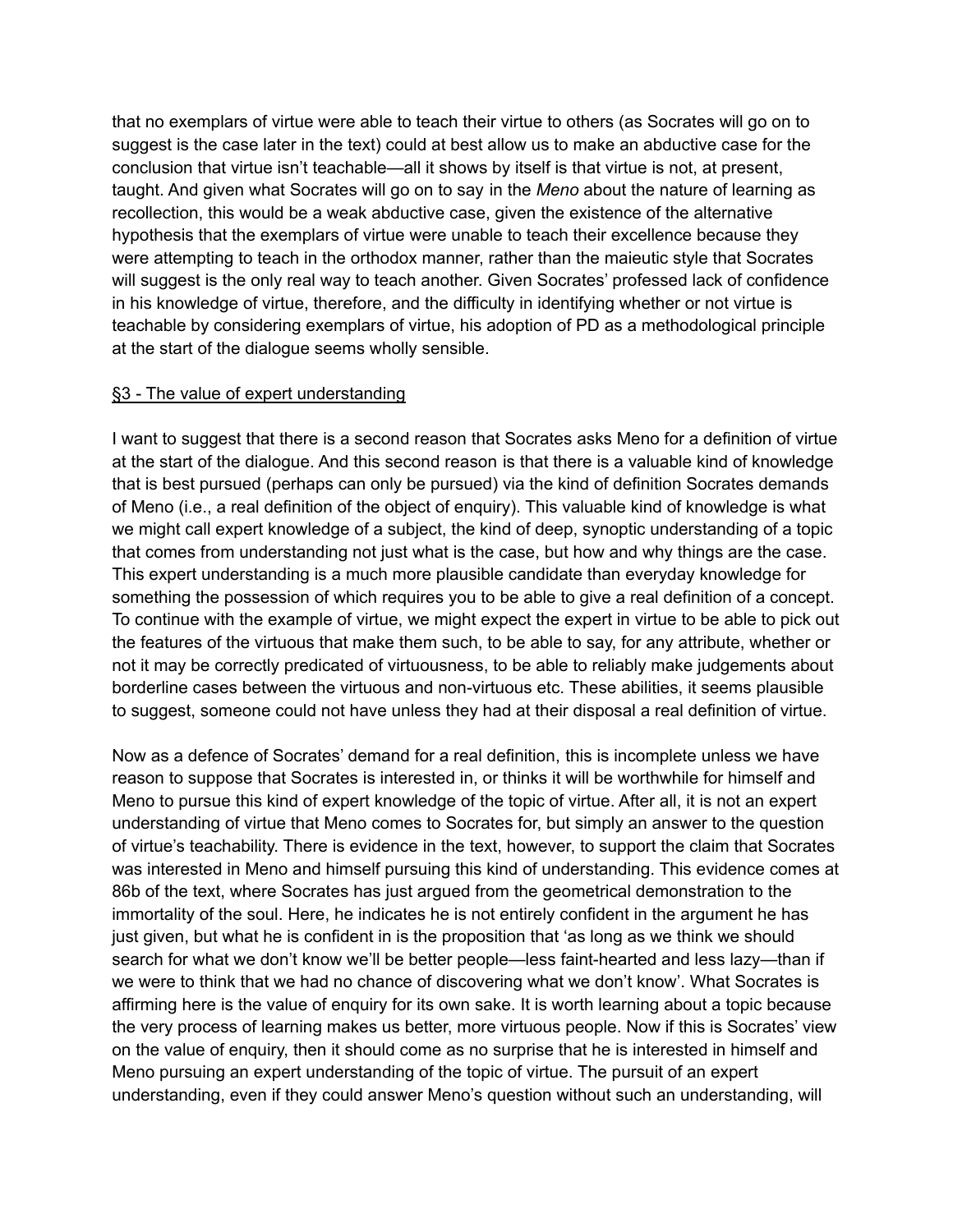make them better people. Thus, Socrates' demand for a real definition of virtue from Meno at the beginning of the dialogue we can understand as Socrates taking the opportunity to transform Meno's question into an opportunity for the betterment of them both. And if this is so, then there is a point to the demand, even if definitional knowledge of virtue is not necessary for knowledge of whether virtue is teachable.

# §4 - Conclusion

In conclusion, I have argued that there is a point to Socrates' demand that Meno give him a real definition of virtue before they enquire into virtue's teachability, even if we grant that PD is mistaken as an epistemological principle. I have given two reasons why this is so. In §2, I showed that while implausible as an epistemological principle, PD may be a sensible methodological principle of enquiry in certain circumstances, and suggested that (i) Socrates' professed ignorance about virtue and (ii) the nature of teachability make it a sensible methodological principle in the context of the *Meno*. Finally, in §3, I suggested that definitional knowledge is an important component of an expert understanding of a topic, and gave textual evidence for the claim that Socrates would have been interested in himself and Meno pursuing such an expert understanding, even if it wasn't necessary for answering Meno's original question.

# Word count: 1997

# 3. Is there a better solution to Meno's paradox than the theory of recollection?

At 80d of Plato's *Meno*, Meno, frustrated at Socrates' refutations of the candidate definitions of virtue he has just offered, presents a challenge to the possibility of enquiry—how can you search for what you don't know if you don't know what it is at all that you are searching for? In seeming response to this challenge, Socrates introduces the doctrine of recollection (henceforth DR), the claim that all learning is in fact recollection of what the immortal soul has previously learned. It is this, he claims, that makes enquiry possible, since 'the search, the process of learning' is revealed to be in fact 'nothing but recollection'. In this essay, I argue (§1) that there is a better solution to Meno's paradox than DR if we understand Meno's paradox to be the reformulation of Meno's challenge at 80d given by Socrates at 80e. This better solution only requires the making of a distinction between two senses in which we might know what we are searching for. I then argue (§2) that it is a mistake to understand DR as a response to the problem Socrates formulates at 80e, and that it is in fact a response to a challenge to enquiry raised by Meno at 80d but ignored by Socrates in the reformulation at 80e, giving textual and philosophical evidence in support of this claim. Finally, in §3, I suggest that there is no obvious solution to the challenge that DR is intended to meet, such that when introducing DR, Socrates wasn't merely overlooking a better, less metaphysically extravagant solution.

# §1 - Meno's paradox and the better solution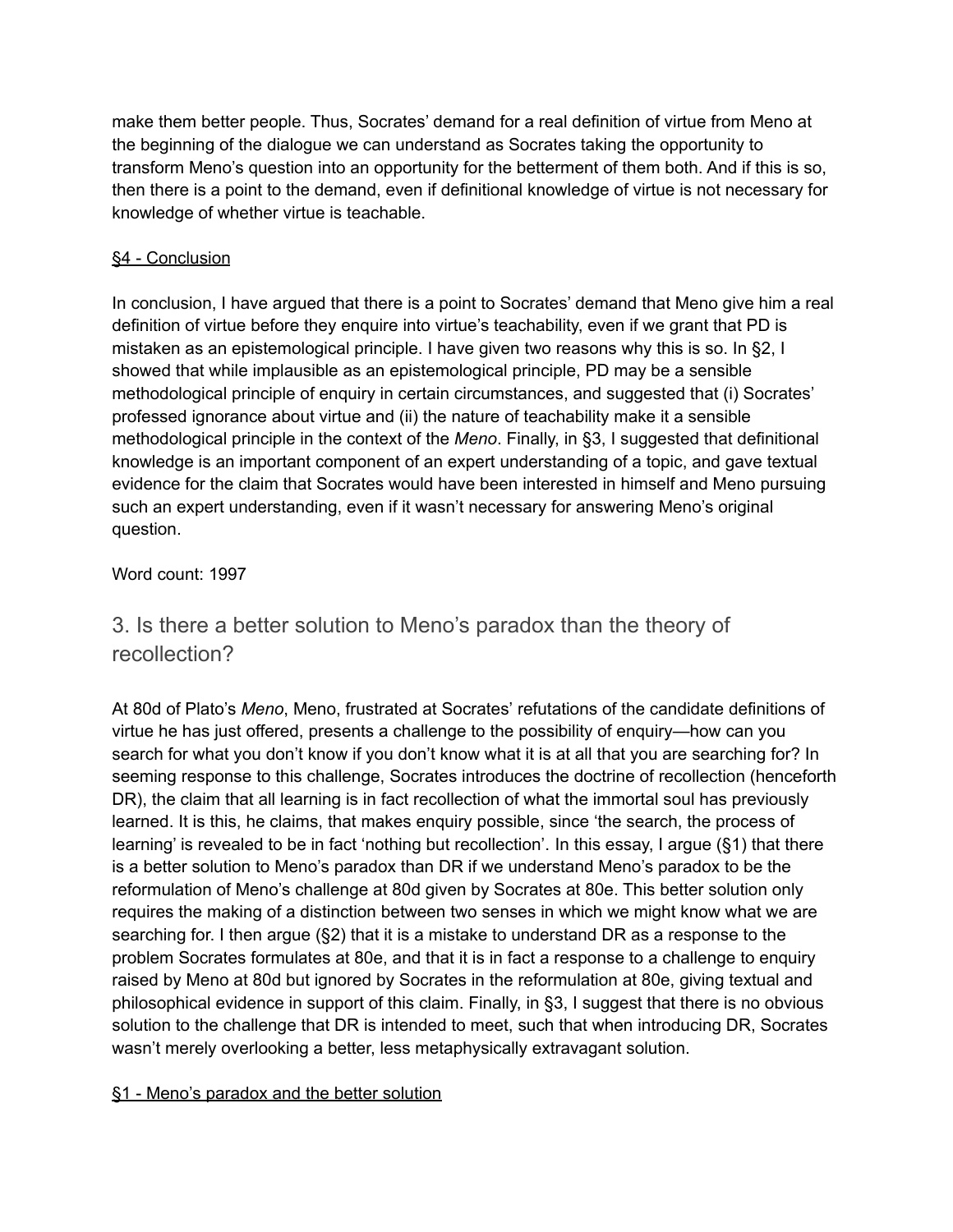I want to begin this essay by distinguishing between two challenges to enquiry that are raised shortly before Socrates introduces DR at 81b. There is the puzzle posed by Socrates at 80e (henceforth  $P_1$ ) as a reformulation of Meno's challenge at 80d, and a distinct problem raised by Meno as part of that challenge at 80d, and yet left out of Socrates' reformulation (henceforth  $P_2$ ):

 $P_1$ : 'It's impossible for a man to search either for what he knows or for what he doesn't… he wouldn't be searching for what he knows… and he can't search for what he doesn't know either, since he doesn't even know what it is he's going to be searching for.'

 $P_2$ : 'How will you search for something, Socrates, when you don't know what it is at all… even if you come right up against it, how will you know that it's the unknown thing you're looking for'.

Of the two, only  $P_1$  can, without significant distortion, be understood as the reference of 'Meno's paradox'. It, and not  $P_2$ , can be naturally restated as a paradox (which I understand here as an argument from apparently acceptable premises, by apparently acceptable reasoning, to an unacceptable conclusion), as follows:

- (1) For any object of enquiry O, either I know or do not know O;
- (2) If I know O, I cannot search for O;
- (3) To search for something, I must know what I am searching for;
- (4) So, if I don't know O, I cannot search for O;
- (5) So, for all O, I cannot search for O.

Putting aside for now the question of how DR is supposed to engage with  $P_1$  as formulated here, it is clear that the above paradox can be resolved without appeal to DR. For the argument goes wrong when (4) is inferred from (3), which is ambiguous between a weaker and a stronger claim, depending on which of two senses of knowing 'what I am searching for' we understand to be in play. The weaker, true claim is that to search for something, the target of your search must be specified in some way. The stronger, false claim is that to search for something, you must know what (if anything) satisfies the specification of your target. On the weaker, true reading of (3), (4) doesn't follow: I can possess beliefs about O that enable me to specify the target of my enquiry without knowing O. If, for example, I want to know who the tallest head of state is, all I need to begin my search are beliefs like 'the tallest head of state is the individual Wikipedia names as the tallest head of state, 'the tallest head of state is the individual my knowledgeable friend John will name as the tallest head of state' etc. What I don't need to know to begin my search is which individual satisfies these descriptions. We can resolve  $P_1$  without appeal to the DR, therefore. And given that the solution I have just outlined is far less extravagant than the DR, requiring us neither to radically rethink our understanding of how learning proceeds, nor posit the existence of immortal souls,  $P_1$  can not only be resolved without DR, but is better resolved without it.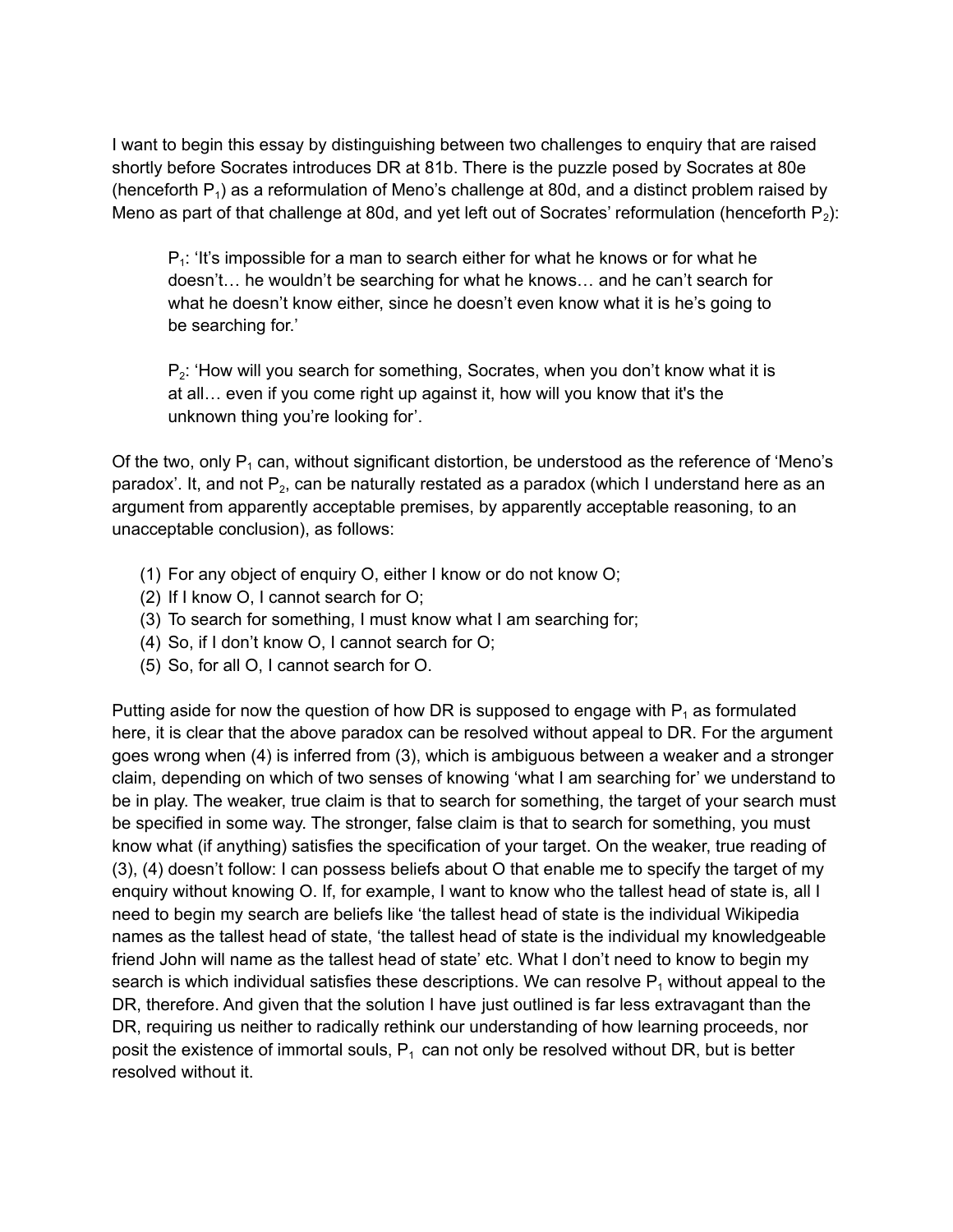#### §2 - Is the DR a response to Meno's paradox?

If we understand 'Meno's paradox' in the title to be referring to  $P_1$ , however, as I just suggested is most natural, then there is strong evidence to think that DR is not, as the title implies, a response to Meno's paradox (such that the existence of the simple solution to the paradox outlined above does not undermine Socrates' reason for introducing DR). Rather, it is best understood as a response to  $\mathsf{P}_2$ , the part of Meno's challenge at 80d left out of Socrates' reformulation at 80e. Textual evidence for this claim can be found, firstly, at 86c, where Socrates, concluding his discussion of DR, suggests that the challenge to enquiry DR has shown to be unfounded might otherwise have led us to believe that 'we had no chance of discovering what we don't know and that there's no point in even searching for it'. If DR is a response to P<sub>1</sub>, as Dominic Scott points out, then this remark is puzzling. For P<sub>1</sub> doesn't conclude that searching is pointless, but rather that searching is impossible, that it cannot even get started. It would be very strange to describe something that could never get going as pointless; the charge of pointlessness is much more naturally taken to be the charge that enquiry begins, and can seem to progress, but can never come to a fruitful conclusion. Nor can this remark be dismissed as a careless mistake of Socrates'. For he says something similar at 81d, where he suggests that DR makes successful enquiry possible, so long as one has 'the fortitude not to give up the search'. This remark, like that at 86c, suggests that Socrates understands DR as a response to a problem concerning the potentially interminable nature of enquiry, not its very possibility, and therefore not as a response to  $P_1$ .

 $P_2$ , on the other hand, is explicitly a challenge to the possibility of enquiry ever coming to fruition, and reading DR as a response to  $P_2$  enables us to account for the otherwise odd remarks Socrates makes at 81d and 86c. Not only does seeing DR as a response to  $\mathsf{P}_2$  fit better with the text, it is the more philosophically charitable interpretation. For it is unclear how our possessing latent knowledge of the targets of our enquiry (as we do if DR is true) is supposed to resolve  $P_1$ . As latent knowledge, for the purposes of starting enquiry, it seems no better than no knowledge at all. To put the same point another way, we might simply modify premise (3) to read 'to search for something, I must know explicitly what I am searching for' and modify (4) accordingly, without making either less apparently acceptable. It is much clearer how DR might be intended as a solution to  $P_2$ : if we come across the target of our search, and have latent knowledge of it, then there may be an experience of something like recognition that alerts us to our search having been successful (akin to the experience we have when we come across a place or object we were familiar with as a child and have since forgotten, and recognise the object or place as the one from our childhood). There are good textual and philosophical reasons, therefore, to view DR as a response to  $P_2$ , not  $P_1$ , such that there being a much simpler response to  $P_1$  than DR does not undermine Socrates' reason for introducing it.

#### §3 - Is there a better solution to the challenge at 80d?

In this final section of the essay, I want to briefly consider whether there is a better solution than DR to  $P_2$ , such that DR is a superfluous response even to the challenge it was really intended to meet. To begin, we can restate the challenge of  $P<sub>2</sub>$  as follows: if we know nothing at all about the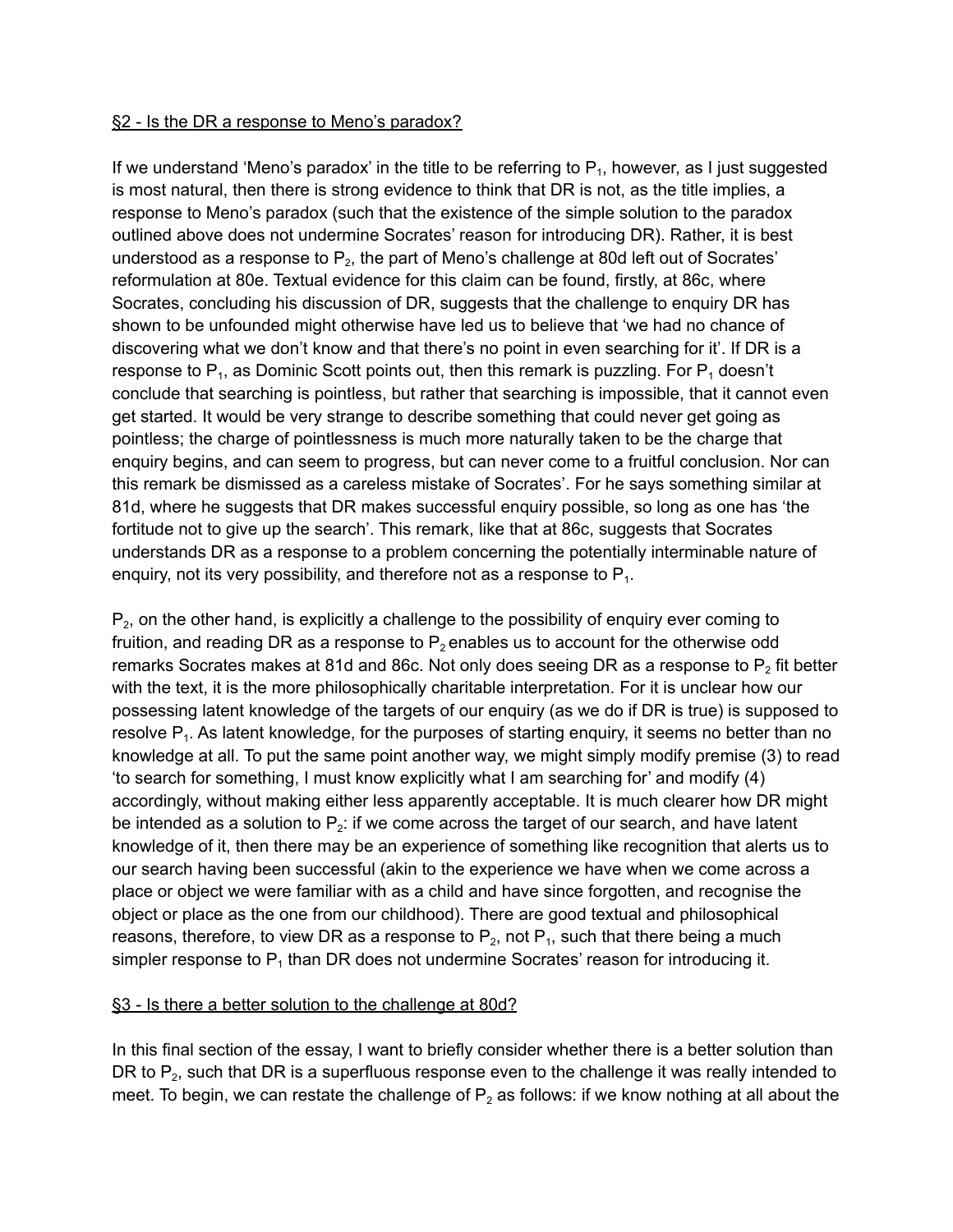target of our enquiry, then how, if we were to come across it during our search, would we be able to correctly identify it as our target?

One obvious response to this challenge is that we will be able to correctly identify the target of our search if the beliefs that we used to specify the target of our search were true beliefs. If they were, then when we come across something that meets the specification of that target, our search will come to a fruitful conclusion. This response is too quick however, at least in the context of the search for a definition of virtue that Socrates and Meno are engaged in. Suppose we have correct beliefs about virtue that enable us to begin a search for a definition, and that this search culminates in finding something that matches the beliefs that determined the direction of enquiry. What warrants us in then claiming that we've discovered what virtue is, as opposed to just discovering *something* that matches our beliefs about virtue?

The natural reply here is that we will be warranted in making the former claim if the beliefs that provided the specification of our target were not just merely true beliefs, but instances of knowledge (and were thus warranted). But note that the challenge raised by  $\mathsf{P}_2$  is the challenge of explaining how enquiry can come to fruition when we know *nothing at all* about the target of our enquiry. Thus, a response to  $P_2$  needs to show how we can obtain knowledge of the definition of virtue when all we have to go on are beliefs about virtue that are not instances of knowledge. It needs to show, in other words, that we can escape the circle of belief described in the previous paragraph without prior knowledge of instances or attributes of virtue. Now I don't want to claim here that there is no better solution to this problem than DR, but if there is a better solution, it is at least far from obvious what this solution is. Thus, we should be sympathetic to Socrates' introduction of DR at 81b. It is not the case that he simply overlooked an erroneous piece of reasoning in the challenge raised at 80e. Rather, he was attempting to respond to a much deeper challenge raised at 80d, to which there is no similarly straightforward response.

# §4 - Conclusion

In conclusion, I have argued (§1) that there is a better solution to Meno's paradox than DR, when Meno's paradox is understood to be the challenge to enquiry formulated by Socrates at 80e. I then showed (§2) that there is good evidence, both textual and philosophical, to understand DR as a response not to the challenge to enquiry at 80e, but a distinct challenge raised by Meno at 80d. Finally (§3), I suggested that there is no obviously better response to this second challenge, such that we should be sympathetic to Socrates' introduction of DR at 81b; he did not just fail to make the simple distinction between the two senses of knowing 'what I am searching for' that is required to resolve Meno's paradox.

Word count: 1974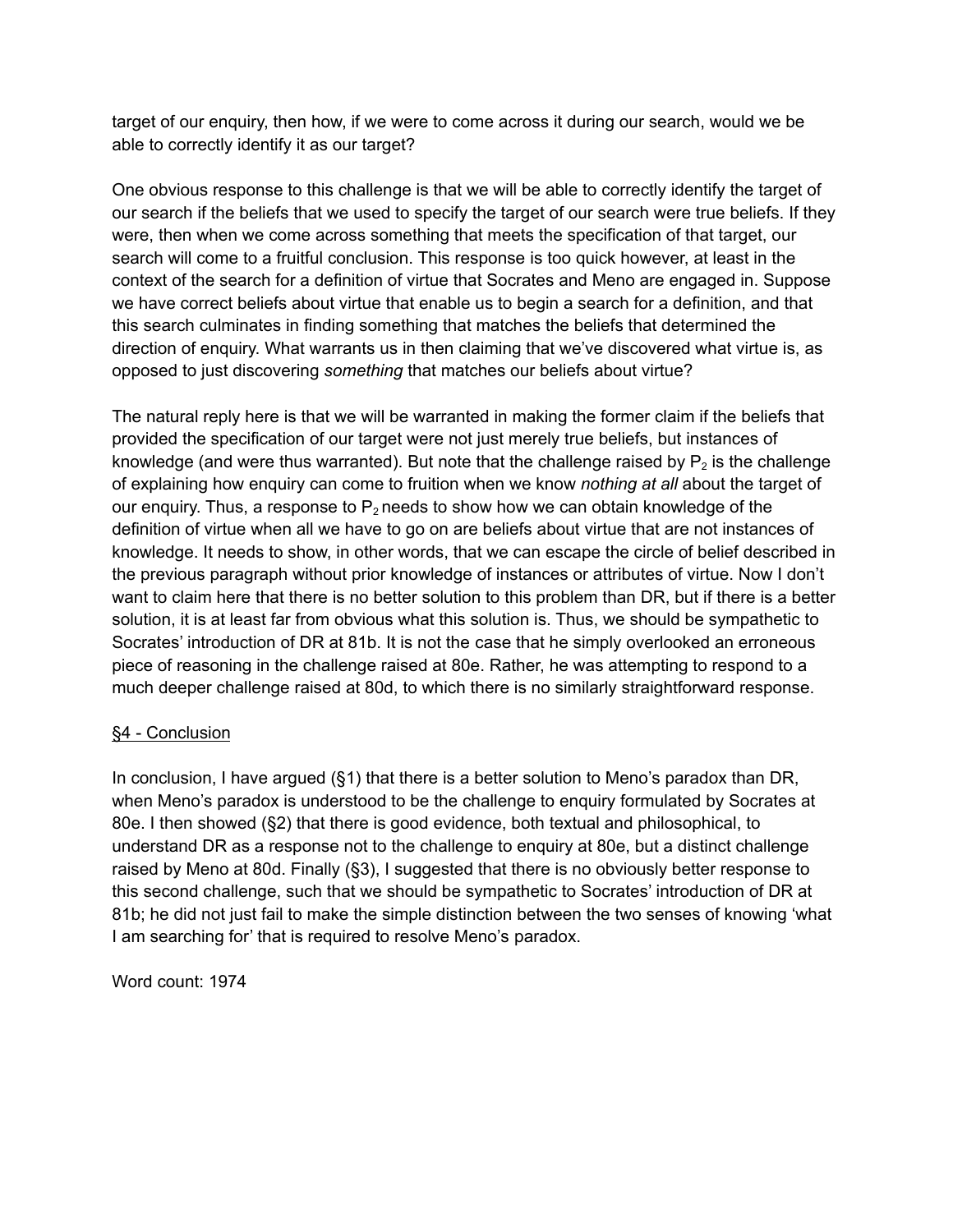12. 'Marriage is the only actual bondage known to our law. There remain no legal slaves, except the mistress of every house.' (MILL) How does Mill defend this claim? To what use does he put it in the argument of The Subjection of Women?

In this essay I reconstruct Mill's case in support of the claim that the legal position of the married woman in Victorian society is comparable to that of a slave, and then situate this comparison within Mill's project in *The Subjection of Woman* of casting the patriarchal domination of women as an anomaly in a history of moral progress that has otherwise left behind the notion that legal and social arrangements should be determined by the capacity of different parties to exercise force over the other. In §1, I draw out three similarities between the legal position of married women and that of slaves that Mill puts to use in defending the claim in the title. Then, in §2, I draw upon remarks Mill makes in Chapter I of the text to paint a picture of the audience Mill takes himself to be addressing, and explain why, given this audience and their self-conception, the slavery comparison is a powerful component of the argument of *The Subjection of Women*.

## §1 - Mill's defence of the slavery comparison

In Chapter II of *The Subjection of Women*, John Stuart Mill criticises the 'conditions… annexed to the marriage contract' by Victorian society and compares the position of the married woman to that of a slave. In defence of this comparison, Mill picks out several similarities between the legal standing of the married woman in Victorian society and that of the legal slave. The first and perhaps the most significant of these similarities is that in Victorian society, the married woman was not, in the eyes of the law, a person distinct from the person of her husband. This doctrine, known as the doctrine of spousal unity, meant that in practise, the legal personality of the wife was subsumed in that of her husband. As Mill puts it, the two are called one person in law 'for the purpose of inferring that whatever is hers is his, but the parallel inference is never drawn that whatever is his is hers'. The husband alone, under the doctrine of spousal unity, represented the single person of husband and wife in legal matters. He alone had legal rights to any earnings that came into the household (be they his or hers), and he alone had rights to the guardianship of their children should they come to live separately.

A second point of comparison between the married woman in Victorian society and the legal slave that Mill is keen to stress in Chapter II is that like a slave to their master, the labour of the wife, both emotional and physical, had to be at all times at their husband's beck and call. The Victorian wife was never 'off duty', nor had a 'fixed task' to complete after which they could pursue their own interests and projects, but was their husband's attendant 'at all hours and all minutes'. This extended to the wife being unable to refuse to her husband at any time 'the last familiarity'—marital rape was not recognised as an offence in Victorian society. Indeed, under the doctrine of spousal unity, there could be no such thing, husband and wife being, in the eyes of the law, one person (such that there was no possibility of the husband being prosecuted for offenses against his wife; this also meant domestic assault went largely unchecked by law). The autonomy, safety and the dignity of the wife in Victorian society were therefore at all times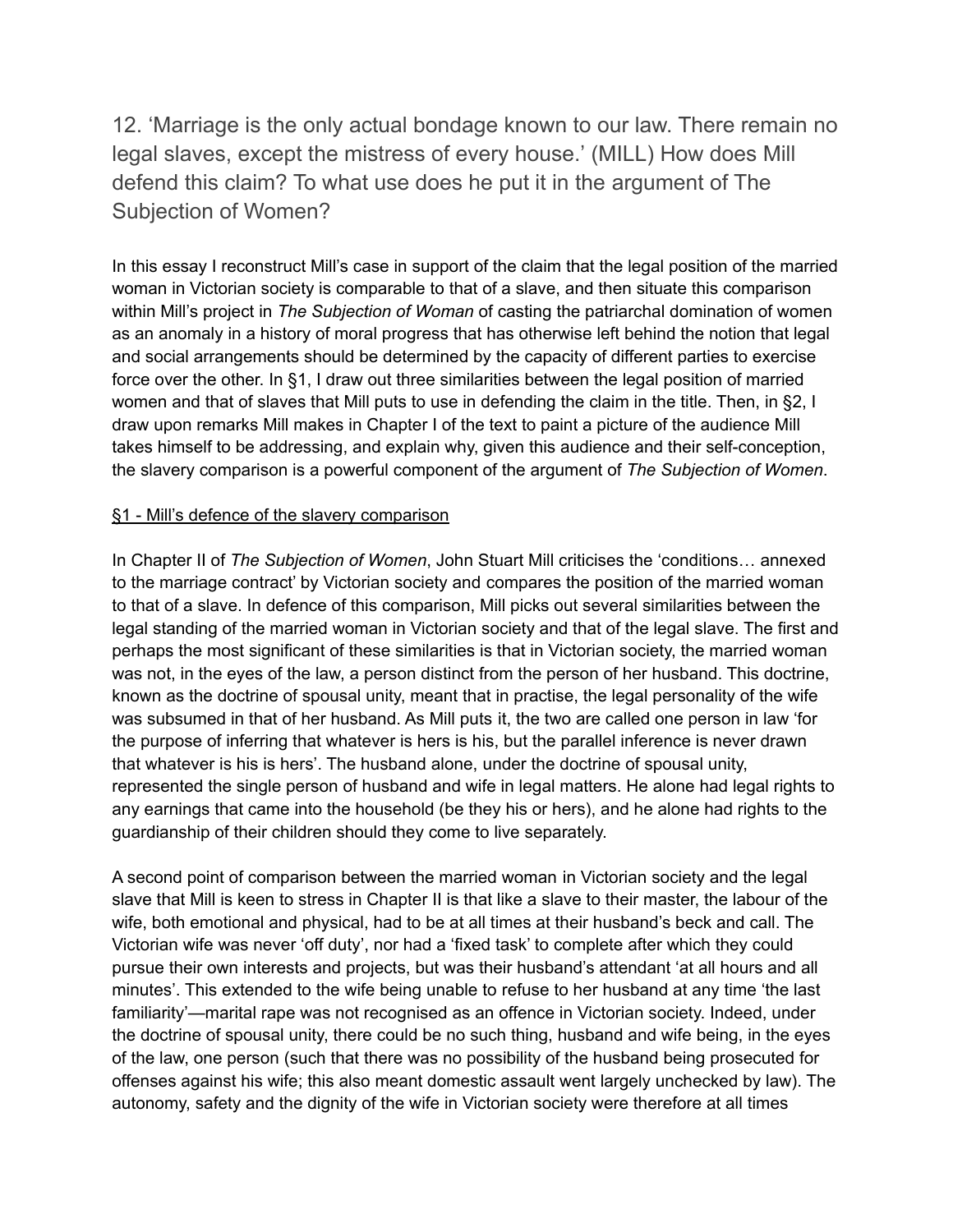threatened by their legal relationship to their spouse, just as those of the slave are by their legal relationship to their master.

A final point of comparison that completes Mill's analogy between the slave and the married woman is the inescapability of their position. Just as enslaved people, in the majority of cases, were unable to obtain their freedom from their masters (either because there was no legal route to their freedom, or because they had no real chance of buying their freedom) so too the wife was unable to escape their legal subordination to their husband. She could not obtain a legal separation from him, Mill points out, except in cases of the worst kinds of abuse, or unless her husband deserted her for another woman. And she had no real possibility of living apart from her husband without a legal separation. Not only could he, with the backing of the law, employ force to 'compel her to return' to him, he could also seize any property she obtained for the purposes of living apart from him, such that she would be forced back to him if she did not wish to face total ruin. In these three respects, then, Mill argues that the married woman in Victorian society was a legal slave: she was denied her own legal personhood, expected at all times to put up with the demands and abuse of her husband, and unable to escape from this position of servitude. Free to do with her what he wanted, the married woman in Victorian society was, Mill suggests, in effect if not in the wording of the law, little more than her husband's property.

#### §2 - Locating the slavery comparison in the argument of *The Subjection of Women*

To understand Mill's use of the comparison between the legal standing of the slave and the married woman, it is important to first understand that in *The Subjection of Women*, Mill understands himself as addressing an audience who have a particular self-conception as modern, as liberal, and as having rejected the arbitrary exercise of power as the primary determinant of social and legal relations between individuals and groups. This is evident in the way he sets up, in Chapter I of the text, the discussion that will follow. Throughout the first chapter, he is at pains to emphasise that the world in which he and his readers live is one in which 'the law of the strongest seems to be entirely abandoned', and in which there is a presumption in favour of fair and equal social and political arrangements. He takes it as given that the burden of proof, thanks to the 'improvement of the moral sentiments of mankind', now lies on the side of 'those who are against liberty', such that any restriction on the freedoms of a particular individual or group must be justified by appeal to the general good.

Because he takes himself to be addressing an audience who have this particular self-conception, Mill adopts the strategy in *The Subjection of Women* of pointing out, as strikingly as he can, how much of an anomaly the social and legal subordination of women in Victorian society is in a pattern of social progress that has otherwise been moving towards the basing of social relations on principles of liberty and equality and away from the basing of social relations on custom, on might, and claims about what is the 'natural' place in society of particular groups. As Mill himself puts it in Chapter I, 'the social subordination of women thus stands out as an isolated fact in modern social institutions; a solitary breach of what has become their fundamental law'.